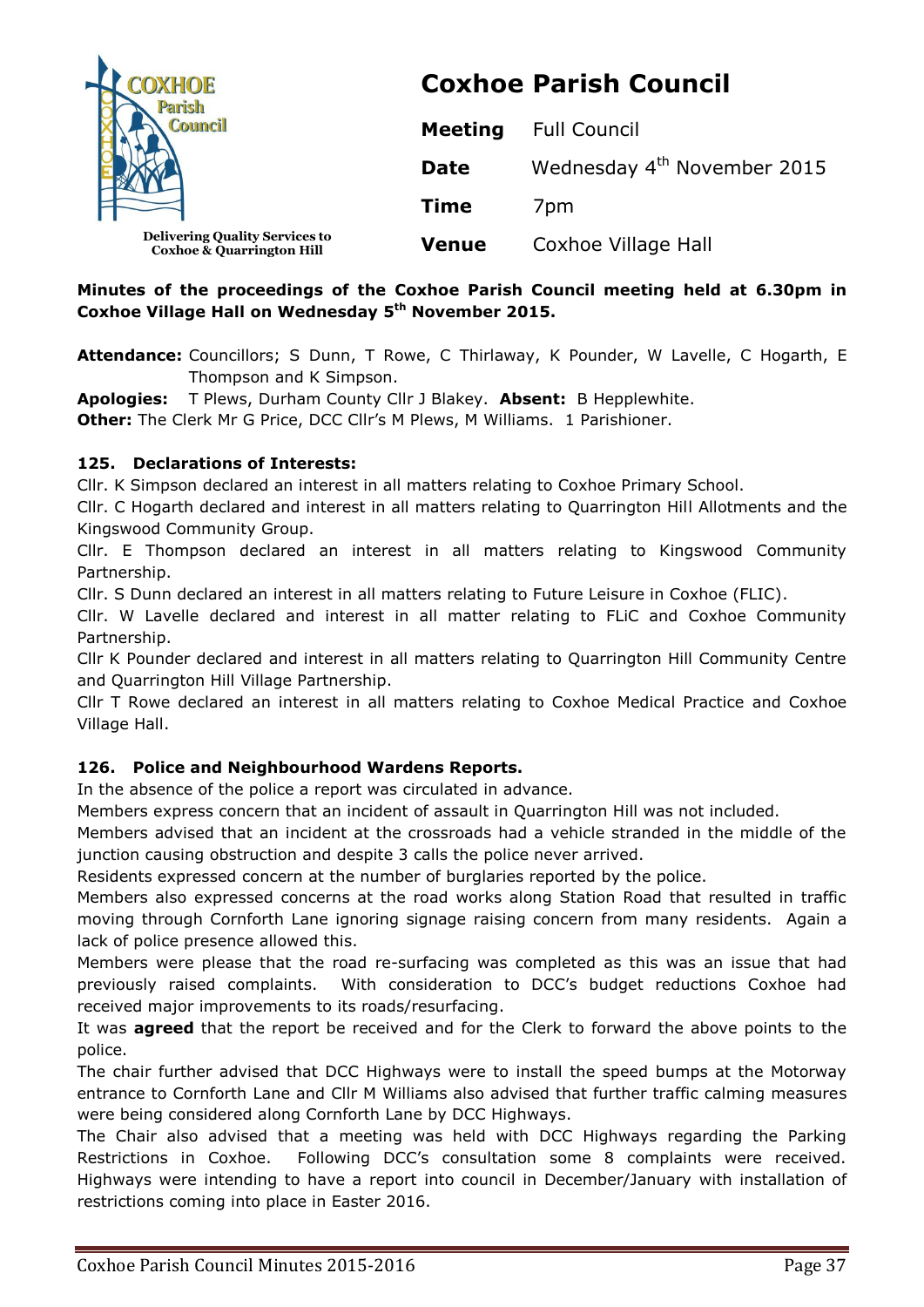Cllr M Plews further advised that traffic calming to the rear of the Cooperative Store was being investigated and residents were still seeking the last of the through roads in the Grove to be blocked off.

# **127. Representations from residents of the parish.** None.

**128. Minutes of the meeting held on the 7<sup>th</sup> October 2015. It was resolved that the** minutes provided an accurate record of the meeting and were duly signed by the chair.

**129. Minutes of the Public Meeting on Neighbourhood Planning Meeting held on the 21st October 2015.** The chair commented that the meeting was well attended and productive and had raised interest in the community. It was **resolved** that the minutes provided an accurate record of the meeting and were duly signed by the chair.

**130. Clerks report on matters raised the previous month.** Report was circulated in advance. The clerk provided a brief update of matters circulated in the briefing.

**Minute 98**. With regards to seeking a long-term solution to Coxhoe Medical Practice an action needed to be agreed and issues raised with those concerned.

**Minute 70. Hearing Loop for PC meeting room**. This matter still remained outstanding.

**Minute 83. Lighting between the Newsagents and Community Centre at Quarrington Hill.** The clerk is to meet with DCC Highways on site to discuss possible solution to this matter.

**Minute 102.** Planting of Bulbs on Village Green is set for Saturday morning 7<sup>th</sup> November. A reply is awaited from DCC on the siting of the Dog Bins and the Quality Award submission required several revisions that are being progressed.

**Minute 105g.** A date to meet with Quarrington Hill Allotment holders was arranged.

**Minute 105h.** Information was received from Ferryhill Town council regarding the running of a Disc Parking for the Carpark. Any signage to be erected in the Carpark needs to be agreed by the CVH and parish council and to be mindful of ownership and responsibilities. The Chair had contacted Gatenby regarding a section of land for possible carpark.

**Minute 106 iv.** It was **resolved** to replace the old Notice Board on the wall adjacent to the bus shelter opposite the village hall. The Chair advised of other potential locations for additional notice boards but suggested other members to explore other possible locations. ALL TO NOTE and provide feedback.

**Councillor vacancy.** The Clerk advised that the closing date for calling an election was near closing and at present no response was received. In the event that no election was called the Clerk would implement the co-option process.

**Old Mineral Railway Line.** The Clerk further advised that a reply was received from Cassop Cum-Quarrington parish stating they were supportive of joint working to reinstate this route and would send a reminder to Cornforth PC.

**Recording of Council Meetings (Video and Audio).** The chair deferred this matter and requested more information be sought.

### **131. Durham County Councillors report.**

Cllr M Plews circulated reports concerning the 'Devolution offer from the Government to the North East' and a roundup of information from DCC. Cllr M Plews encouraged all concerned to spare some thought to the campaigns for the Mayor and to link into these campaigns and vote as necessary.

Cllr M Williams advised of the Grab-a-Grant from Durham City Homes.

Members raised concern with regards to an empty property along Cornforth Lane that was boarded up and attracting problems. Cllr M Plews advised that this was reported to DCC Environmental Health but no issues were raised. However, concerns were still raised regarding the buildings security and its distraction to the surrounding properties. Cllr Plews would pursue this through DCC's Empty Property Team.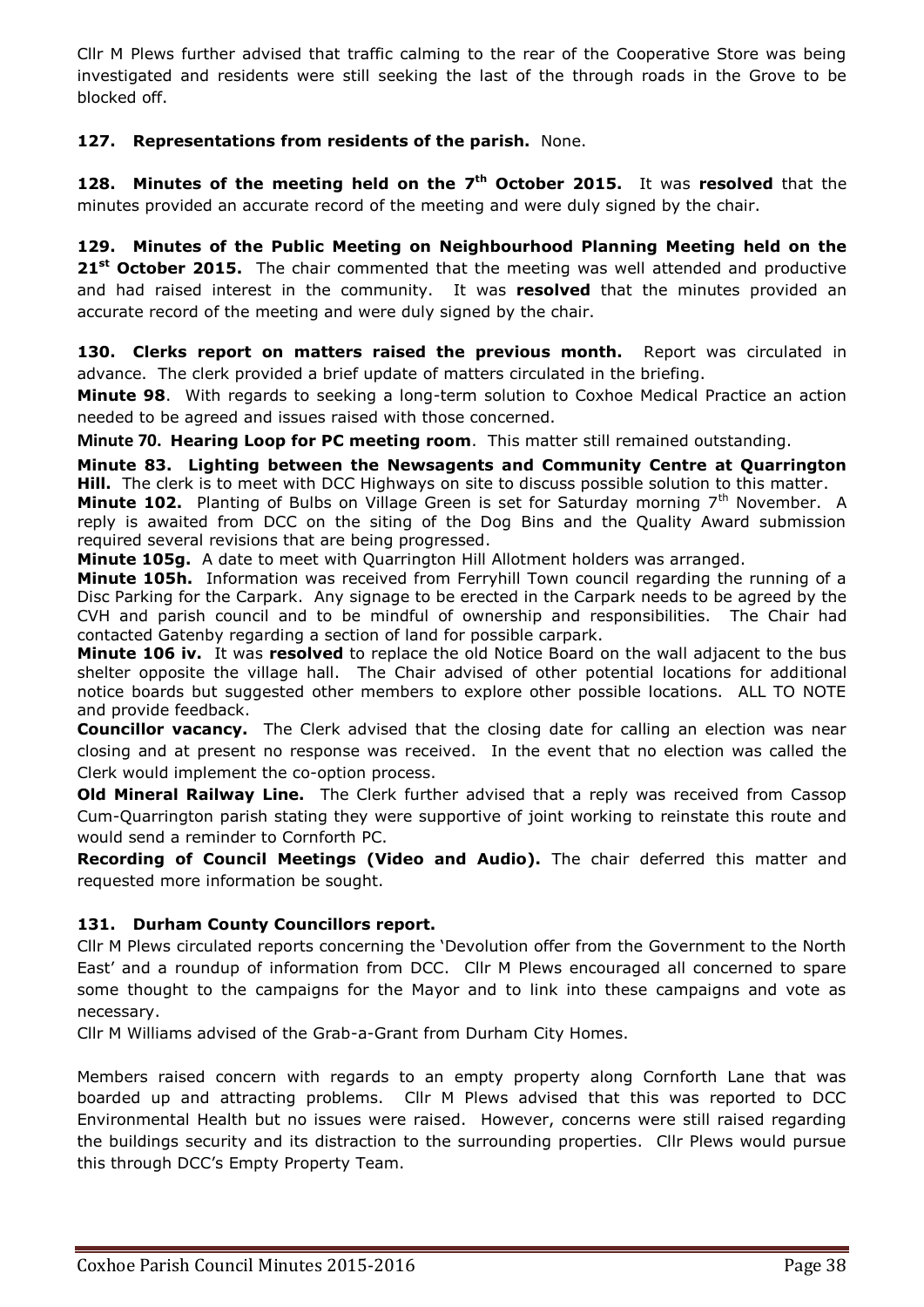Members raised concern regarding the street lighting from the Sensory Gardens down to the Gas House. These units were still not operating. Cllr M Plews would seek to have this resolved via DCC Street Lighting.

**132. Report of the Children and Young Peoples Service Coordinator.** The brief report was circulated. The Chair advised that following a recent meeting her efforts would be directed to more strategic matters. It was **resolved** that the report be noted.

### **133. Community reports.**

- **I. Quarrington Hill Village Partnership**. No report was received.
- **II. Quarrington Hill Community Centre**. No report was received.
- **III. Quarrington Hill Front Street Regeneration Scheme**. Members advised that issues concerning the use of a Kiln were resolved by the Artiste although some concern is expressed in the quality of the stone provided for the central sculpture. A meeting would be called soon to discuss matters. Members advised that the Grant from CDCF was not yet approved for the project to proceed in part phase. The Clerk was requested to forward information to them concerning DCC permission to utilise the land. It was **resolved** that the report be noted.

**DCC Cllr M Williams left the meeting.**

- **I. Coxhoe Community Partnership**. No report was received.
- **II. Coxhoe Village Hall**. Members advised that much work had progressed whereby the heating system had been renewed, pipe work boxed, repainting of rooms, new lighting installed with some to be replaced and toilet roll holders installed. It was **resolved** that the report be noted.
- **III. Active Life Centre Coxhoe.** Members advised that the Halloween party was successful, Christmas and New Year festivities were planned and being promoted. A financial review had been undertaken that had assessed the impact of the minimum wage that was predicting a deficit in the years ahead and needed to be addressed. It was **resolved** that the report be noted.
- **IV. Youth Strategy.** This matter was covered in the Children & Young Peoples Service Coordinator's report.
- **V. Kingswood**. Members advised that the Kingswood Plan was now being used as a model document for other organisations to use. Efforts to extend the project into land areas in Kelloe Parish were progressing and the Countryside Rangers were showing full commitment. Horse riding issues were discussed and this issue will be resolved in partnership will their interests. It was **resolved** that the report be noted.
- **VI. Village Atlas**. No report was received.

### **134. Member's reports from meetings attended.**

- **I. CDALC meeting.** The outcome of the AGM was circulated for member's information.
- **II. Neighbourhood Planning meeting.** A repot was circulated from members who attended a recent event at Aycliffe. The Chair advised that the meeting raised some pertinent points concerning the views of the planning inspector and those of the Durham City Green Belt protectors. Several presentations were given that illustrated the importance of including issues of Public Health and Heritage in the neighbourhood plan. It was important to make all residents in the parish aware of the present situation and process of producing a neighbourhood plan.
- **135. PP2**. No report provided.
- **136. Notice Boards.** Discussed in Clerk's report.
- **137. Christmas Lighting.** It was **resolved** that the lights would be set to come on during the hours of 3-12pm and 6.30-9am. The clerk advised that the electrician had been contacted and the timers would be renewed and these proved to be defective last year.
- **138. Hanging Basket Review.** The Clerk was requested to circulate the existing list of hanging baskets and location where they are provided. Members would provide other ideas of where such baskets could be located and/or where alternative floral displays could be implemented into the environment.
- **139. Seating at Grove Junction, Station Road.** Members advised that it was some 3 years or more since the council had received funds to replace this unit. The Clerk was requested to source information from Cllr M Plews on this matter and seek to have the unit installed.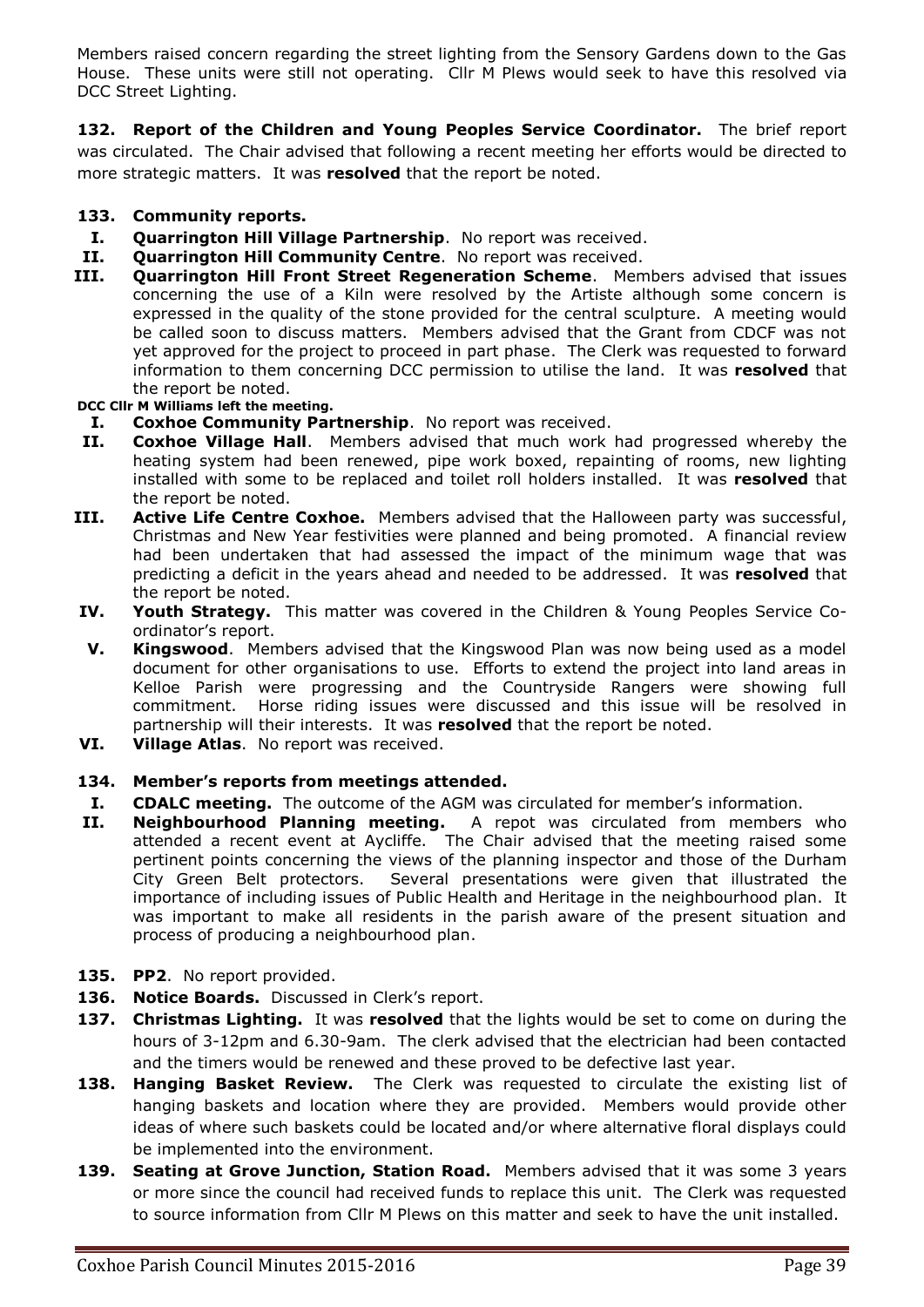- **140. Village Hall Car Park.** The Transfer and Lease back is now agreed by Coxhoe Village Hall (CVH) and the Clerk is requested to forward agreement to the council's Solicitor's for guidance. CVH are requiring the car park to have restrictions to aid the use of the centre to restrain long stay parking. The chair advised that he had contacted Gatenby regarding the possible use of the land to the rear of his premises that was originally intended to be used by Gatenby for parking. Details of the Cooperative parking improvements are yet to be received and considered by the parish and CVH and it is believed that their proposal (business case) is being evaluated.
- 141. Parkhill and Land Transfers. Land values have not yet been received from DCC, but in principal they agree that most of the areas can be transferred to the parish with some being offered on a 10 year lease arrangement. Members **agreed** that if a 10 year lease was the only way to acquire some of the plots they were in agreement, but noted that this added to the legal issues.

#### **DCC Cllr M Plews left the meeting.**

- **142. Correspondence for Information and Action.**
	- **a) Minutes of the Coxhoe Quarry Liaison Meeting** were circulated for information.
	- **b) Update from the Joint Stocks Landfill Site** was circulated for information.
	- **c) The invitation to the NECA event** was circulated for information.

### **143. Neighbourhood development plan.**

- **a)** Formation of Steering Group. It was **resolved** to hold an open meeting on the 16<sup>th</sup> December and invite Gavin Scott from DCC planning department to give a talk on the process.
- **b)** Access to information on the neighbourhood planning process to be carried on the website with further cloud library for information.
- **c)** Early Neighbourhood Plan research with Cassop and Sedgefield. The presentation of the Sedgefield neighbourhood plan was withdrawn from the recent meeting at Aycliffe due to concerns with consultation. Although contact will be made regarding their process and plan produced.
- **d)** Visit by DCC Planners for the 16<sup>th</sup> December.
- **e)** Launch of Volunteer request include in the open meeting on the 16<sup>th</sup> December.
- **f)** Time Plan. A draft of this needed to be discussed and clarified with the newly formed steering group when in place.
- **g)** Determining cost of producing the plan. Specialist input needs to be costed i.e. Housing Needs Assessment, Sustainability Assessment, Environment Appraisal, Heritage Appraisal, Health and Well-Being etc., prior to applying to Locality for a grant.
- **h)** Future meeting dates proposed 16<sup>th</sup> December, 24<sup>th</sup> February 2016 and 27<sup>th</sup> April.

### **Cllr T Rowe left the meeting.**

### **144. Finance.**

**a) The schedule of payments for October were distributed for member's approval.**  It was **resolved** that the accounts presented to members be accepted this included vouchers 400979 to 400988, receipts, Direct Debits and account transfers.

| Payee                         | Category                     | <b>Debits</b> | <b>Credits</b> |
|-------------------------------|------------------------------|---------------|----------------|
| <b>GE Capital</b>             | <b>Photocopier Contract</b>  | 132.00        |                |
| Mr C Robinson                 | <b>Rent for Paddock</b>      |               | 150.00         |
| <b>Coxhoe Village Hall</b>    | <b>Insurance Recharge</b>    |               | 1,174.00       |
| Transfer                      | Transfer                     |               |                |
| Mastercopy                    | <b>Photocopier Usage</b>     | 36.00         |                |
| <b>Transfer to Current</b>    | Transfer                     |               | 30,000.00      |
| <b>Brian Crampton Ltd</b>     | <b>CVH Heating</b>           | 28,584.00     |                |
| R W Taylor                    | War Memorial                 | 250.00        |                |
| North East Regional Employees |                              |               |                |
| Org.                          | <b>C&amp;YPSC Job Advert</b> | 180.00        |                |
| G Price                       | Telephone                    | $-36.04$      |                |